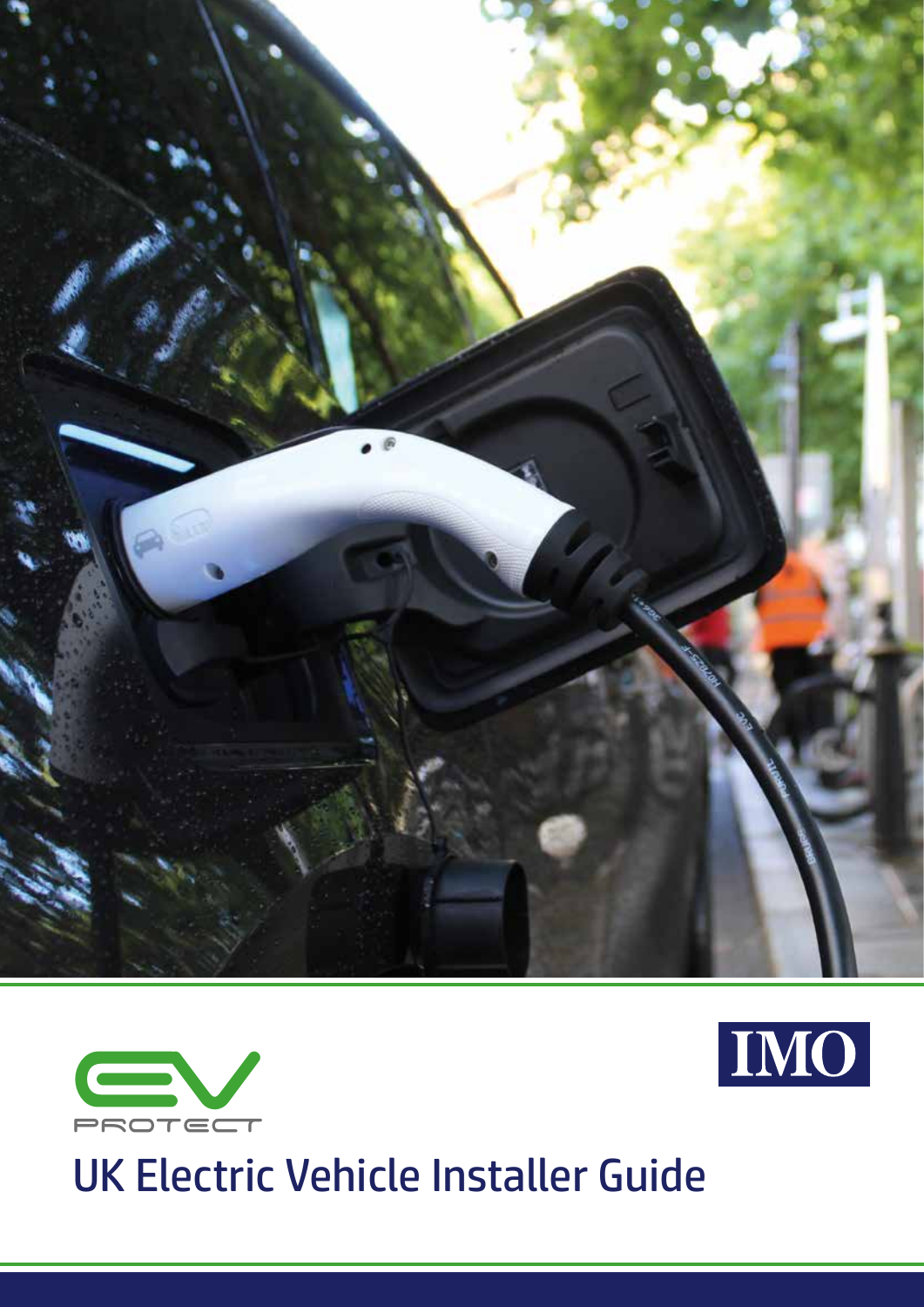## **For EV Installers**

At IMO we see the future in EV. That's why we have an extensive range of products for EV installers from small domestic installations to multiple charger commercial installations. From the latest technology RCD's specifically designed for use in EV applications to class leading surge protection devices, IMO has the solution for your installation.

It is important to select the right products for your EV charger installation and IMO have products suitable for all models of EV chargers, from all manufacturers. EV market regulations are developing rapidly and if you are unsure of what device to use, please get in touch with one of our technical team today.

## **Type B RCDs**

Suitable for all EV charger installations, a Type B RCD must be used on EV charger installations where the charger does not have internal DC fault protection. If in doubt, fitting a Type B RCD will cover all charger types regardless of any fault detection built in. All IMO Type B RCD's are supplied in accordance with IEC 61008-1 & IEC 62423.



#### **Available Parts**

| <b>Part Number</b> | <b>Description</b>                |
|--------------------|-----------------------------------|
| B10R2040-30-B      | Type B RCD, 10kA, 30mA, 1P+N, 40A |
| B10R4040-30-B      | Type B RCD, 10kA, 30mA, 3P+N, 40A |
| B10R2063-30-B      | Type B RCD, 10kA, 30mA, 1P+N, 63A |
| B10R4063-30-B      | Type B RCD, 10kA, 30mA, 3P+N, 63A |

## **Type A RCBOs**

Residual Current Circuit Breakers with Overcurrent Protection combine the functions of an MCB and RCD to provide all-round protection in a compact package. Suitable for use with charge points that have internal DC fault detection built in. Supplied in accordance with IEC 60898-1.



#### **Available Parts**

**Part Number Description**

**B6CR1N40-30-A** Type A RCBO, C Curve, 1 Pole+N, 40A, 10kA, 30mA



## **MCBs**

Miniature Circuit Breakers protect from over-current and short circuit situations to safeguard charger installations and users. MCB's should always be used alongside an RCD.

Supplied in accordance with IEC 60898-1.

#### **Available Parts**

| <b>Part Number</b> | <b>Description</b>              |
|--------------------|---------------------------------|
| <b>BR6B1040A</b>   | MCB, B Curve, 1 Pole, 40A, 6kA  |
| <b>BR6B1063A</b>   | MCB, B Curve, 1 Pole, 63A, 6kA  |
| <b>B10C1040A</b>   | MCB, C Curve, 1 Pole, 40A, 10kA |
| <b>B10C1063A</b>   | MCB, C Curve, 1 Pole, 63A, 10kA |

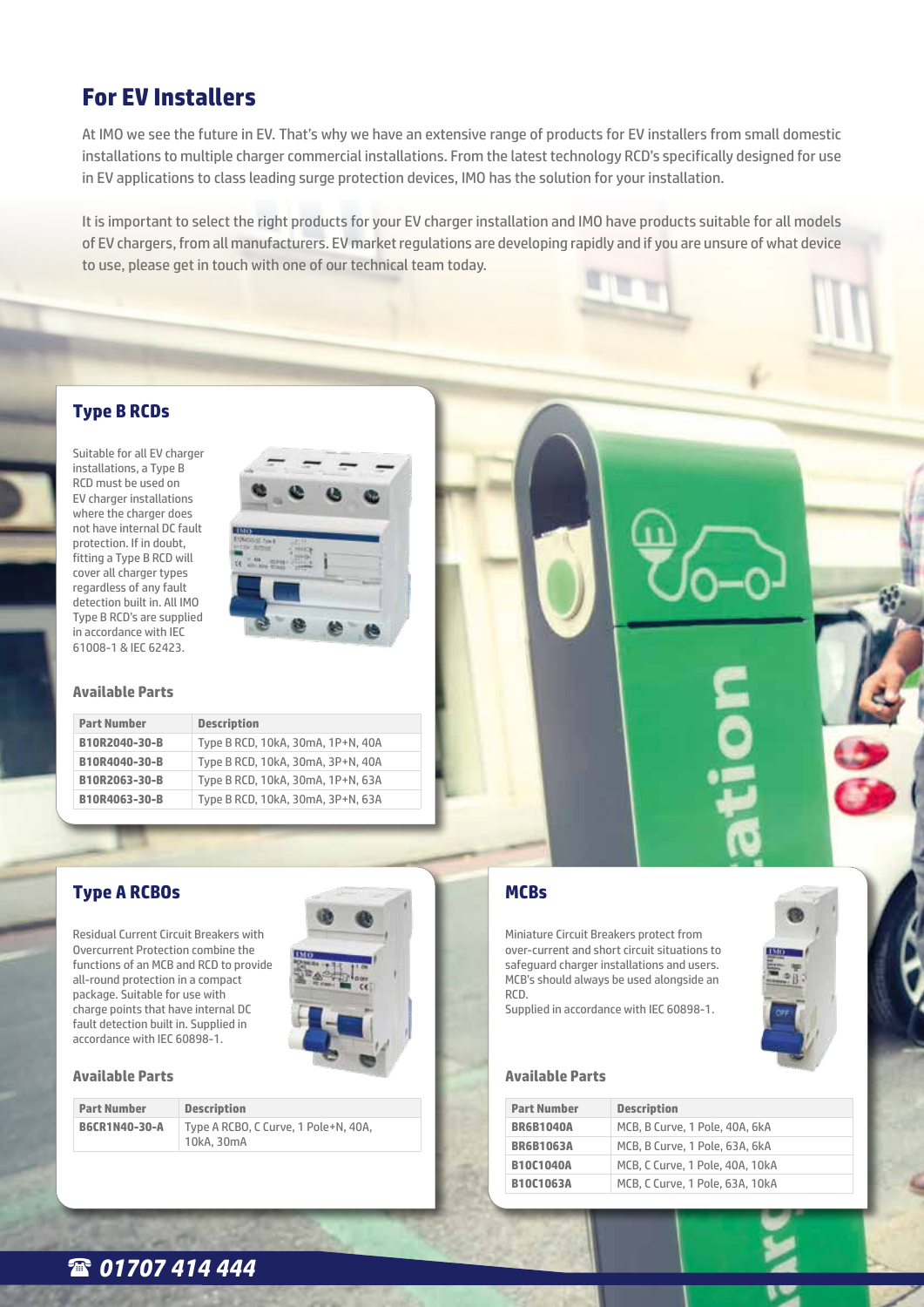## **Know Your RCDs**

Did you know RCD's (Residual Current Devices) also known as RCCB (Residual Current Circuit Breakers) come in various "types" for different applications. To quickly identify an RCD you can look for the following



sine waves on the front of an RCD. All IMO RCD's are clearly marked for quick identification...









(AC Only)



Type B (AC, Pulsating DC, Smooth DC & High Frequency AC)

### **Enclosures**

Complete range of metal enclosures for integration with EV wall charger units. Saving space by keeping the additional RCD external to the consumer unit.

## **Available Parts**

| <b>Part Number</b> | <b>Description</b>                       |
|--------------------|------------------------------------------|
| <b>DBM2-02W</b>    | Mini Enclosure, 2 Way, 146x80x90mm       |
| <b>DBM2-04W</b>    | Std Enclosure, 4 Way, 235x140x115mm      |
| DBM2-04W-NL        | Same as DBM2-04W above with Neutral Link |
| DBM2-04WM          | Slim Enclosure, 4 Way, 175x110x71.5mm    |

# **Surge Protection Devices**

Surge protection devices offer additional protection against transient overvoltages that can damage electrical devices. IMO's range of SPD's come with a plug-in replacement cartridge system. Suitable for all installation types.

#### **Available Parts**



*www.imopc.com*